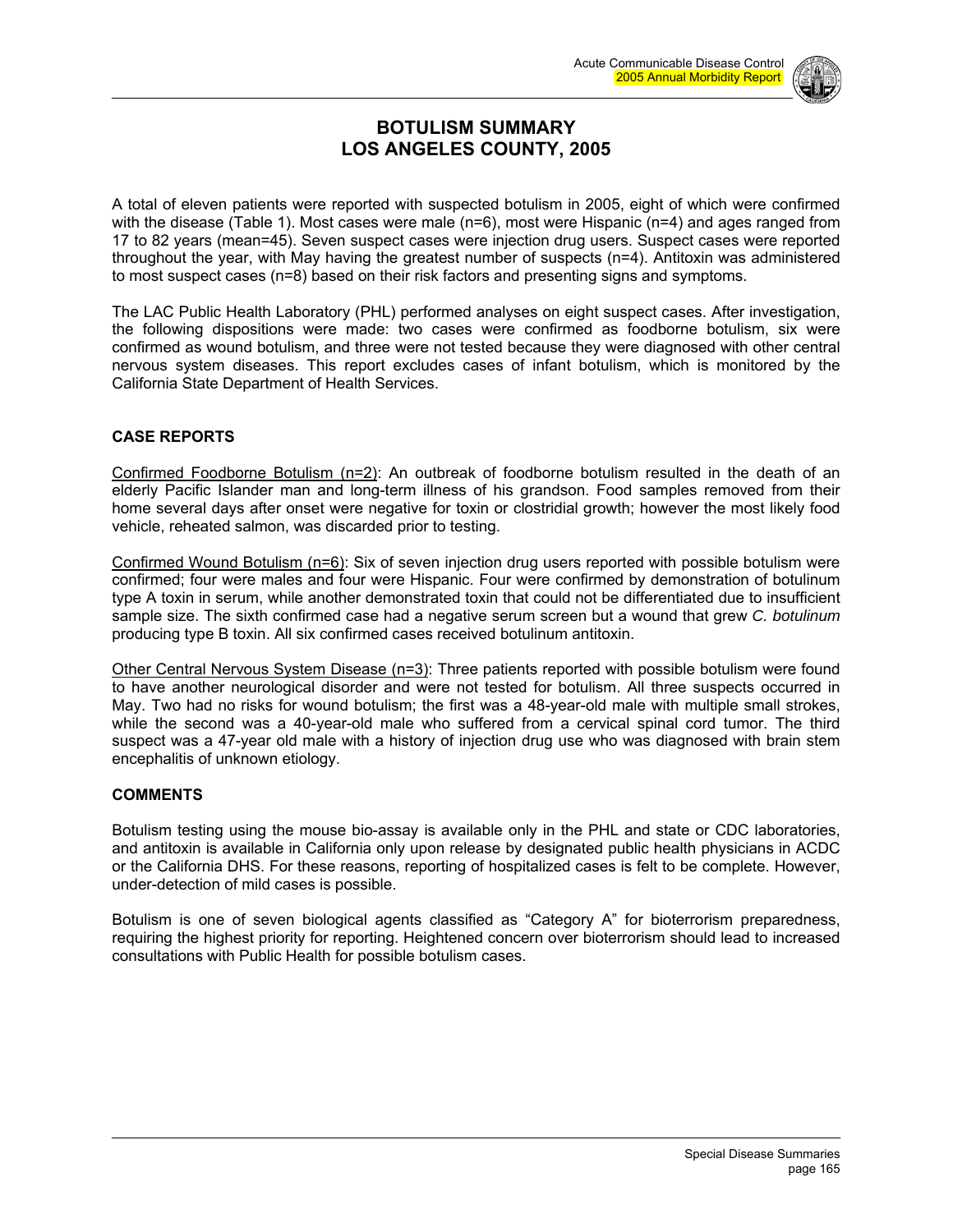| Age/<br>Sex | Race/<br><b>Ethnicity</b> | Month of<br>onset | Injection<br>drug user | Serum<br>test*  | <b>Stool</b><br>test     | Other test - Result <sup>&amp;</sup> | Anti-<br>toxin | <b>Diagnosis</b>                 |
|-------------|---------------------------|-------------------|------------------------|-----------------|--------------------------|--------------------------------------|----------------|----------------------------------|
| 43<br>M     | Hispanic                  | 3                 | Y                      | Neg             |                          | Abscess culture<br>Pos Type B        | Y              | Confirmed<br>wound               |
| 40<br>M     | Unk                       | 5                 | Y                      |                 |                          |                                      | N              | Cervical cord<br>tumor           |
| 47<br>M     | Hispanic                  | 5                 | N                      |                 |                          | $\overline{\phantom{a}}$             | ${\sf N}$      | Brain stem<br>encephalitis       |
| 48<br>M     | African-Amer              | 5                 | N                      |                 |                          | $\overline{\phantom{a}}$             | ${\sf N}$      | Multiple<br>strokes              |
| 54<br>F     | Hispanic                  | 5                 | Υ                      | Pos<br>Type A   |                          |                                      | Y              | Confirmed<br>wound               |
| 40<br>M     | Hispanic                  | 6                 | Υ                      | Pos<br>Type A   |                          |                                      | Y              | Confirmed<br>wound               |
| 35<br>M     | Hispanic                  | 8                 | Υ                      | Pos<br>Type unk |                          | Wound aspirate culture<br>neg.       | Y              | Confirmed<br>wound               |
| 50<br>F     | African-Amer              | 8                 | Υ                      | Pos<br>Type A   |                          |                                      | Y              | Confirmed<br>wound               |
| 36<br>M     | African-Amer              | 9                 | Y                      | Pos<br>Type A   | $\overline{\phantom{a}}$ | Wound culture neg.                   | Y              | Confirmed<br>wound               |
| 17<br>M     | Asian/PI                  | 12                | N                      | Pos<br>Type A   | $\overline{\phantom{a}}$ | Food items neg.                      | Y              | Confirmed<br>foodborne           |
| 82<br>M     | Asian/PI                  | 12                | ${\sf N}$              | Pos<br>Type A   | Pos<br>Type A            | Food items neg.                      | Y              | Confirmed<br>foodborne,<br>fatal |

Pos – test was performed and result was positive

Neg – test was performed and result was negative

\* Botulinum toxin screen by mouse bio-assay

& Culture for clostridia (wound material, food item)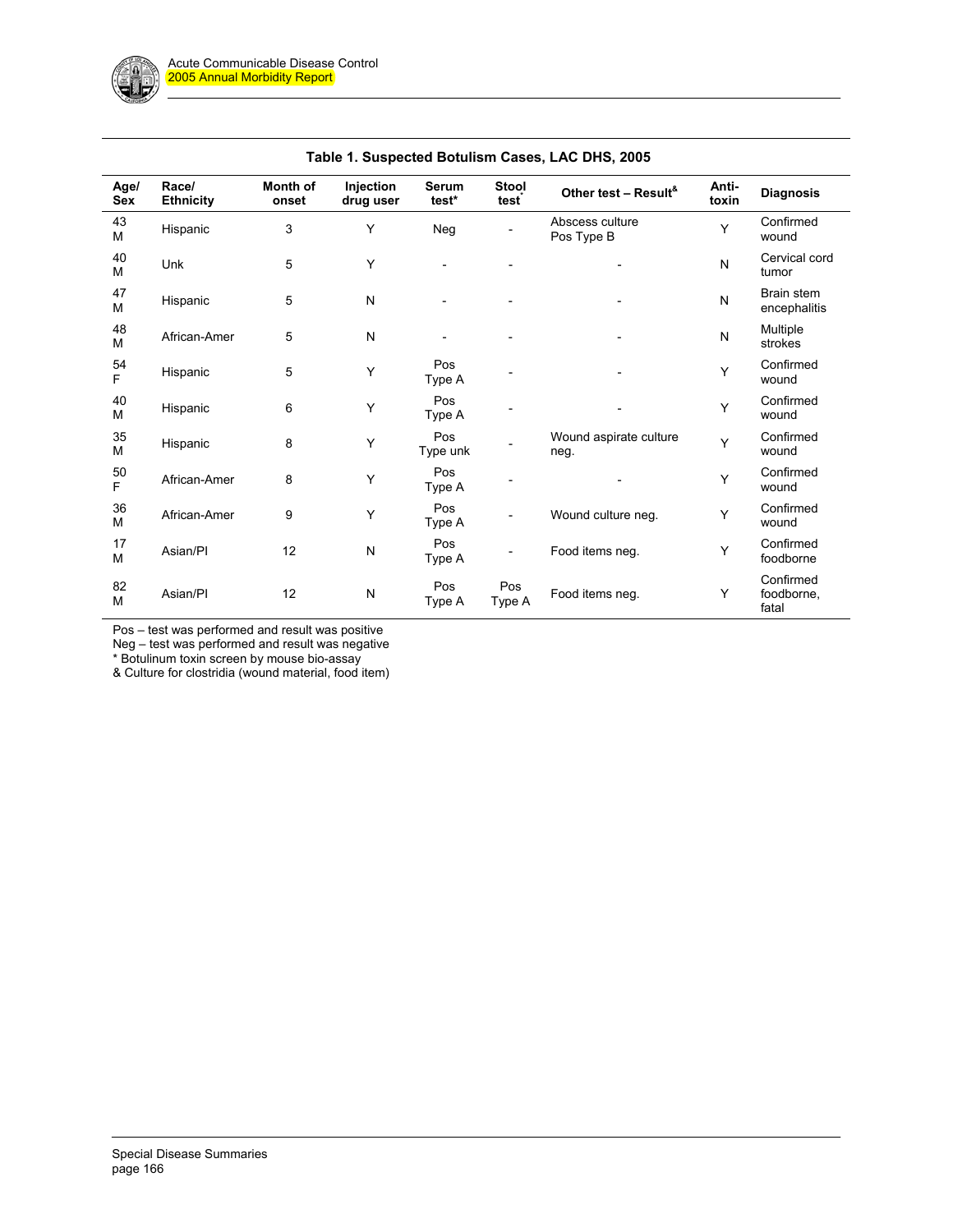

# **BOTULISM SUMMARY LOS ANGELES COUNTY, 2004**

A total of eleven patients were reported with suspected botulism in 2004. Most reported cases were male (n=9), most were Hispanic (n=8) and ages ranged from 27 to 55 years (mean 45.2). Ten reported suspect cases were injection drug users (IDU). Suspect cases were reported throughout the year with March having the most reported suspect cases (n=4). Antitoxin was provided to most suspect cases (n=9) based on their risk factors and presenting signs and symptoms. The LAC Public Health Laboratory (PHL) performed analyses on ten suspect cases. After investigation, the following dispositions were made. Three cases were confirmed as wound botulism, five were diagnosed clinically as cases of wound botulism and three cases were diagnosed with other central nervous system diseases. This report excludes cases of infant botulism, which is monitored by the State Department of Health Services.

ACDC provided consultation on at least four other botulism suspects (data not shown). Two were dismissed initially as inconsistent with botulism and no further workup was done. Two were Long Beach residents whose evaluations were referred to the Long Beach Department of Health and Human Services for follow-up. Of the two Long Beach cases, one was found to have Guillain-Barré syndrome and the other (an adult injection drug user) was confirmed to have wound botulism by the PHL.

#### **CASE REPORTS**

Confirmed Wound Botulism (n=3): The three confirmed cases were male heroin IDUs with infected wounds. All three had botulinum toxin demonstrated in serum by the mouse bioassay; two were due to type A toxin and the third could not be sub-typed due to insufficient specimen content. One case was also positive for *C. botulinum* in his wound.

Suspected Wound Botulism (n=5): These cases were diagnosed clinically with wound botulism but all tests – i.e. serum and/or wound aspirate – were negative for botulinum toxin or *C. botulinum* organisms. All five cases were male IDUs ranging in age from 27-55, and were treated with botulinum antitoxin. Since these cases are not laboratory confirmed, they do not meet the surveillance case definition and are not counted in official statistics.

Other Central Nervous System Disease (n=3): Three patients reported with possible botulism were eventually found to have another neurological disorder. The first case was a 49-year old female who was an IDU with endocarditis caused by group A Streptococcus; the patient suffered an embolic stroke and unspecified polyneuropathy. The second case was a 38-year old female who had no risks for wound botulism; her final diagnosis was Guillain-Barré syndrome. The third case was a 49-year old male with a history of injection drug use who was diagnosed with myasthenia gravis.

#### **COMMENTS**

Since botulinum toxin testing with the mouse bio-assay is available only in the PHL, most initial reports are made by hospital laboratorians seeking permission to submit specimens for testing. ACDC then contacts the treating physician for further details.

Frequently the patient suffers with mild symptoms for several days before seeking medical treatment—in 2004 the average delay from symptom onset to hospital admission was 2 days (range 0-5). In addition, there was another delay from hospital admission to consultation with ACDC, averaging 3.5 days (range 0- 12). Often in such situations other diagnoses have been ruled out and only botulism remains in the differential, prompting the request for testing. It is also possible for wound botulism to develop in a patient previously hospitalized for other reasons, such as detoxification or withdrawl; that was not the case with any of the suspected cases occurring in 2004—all had neurological complaints and findings on admission.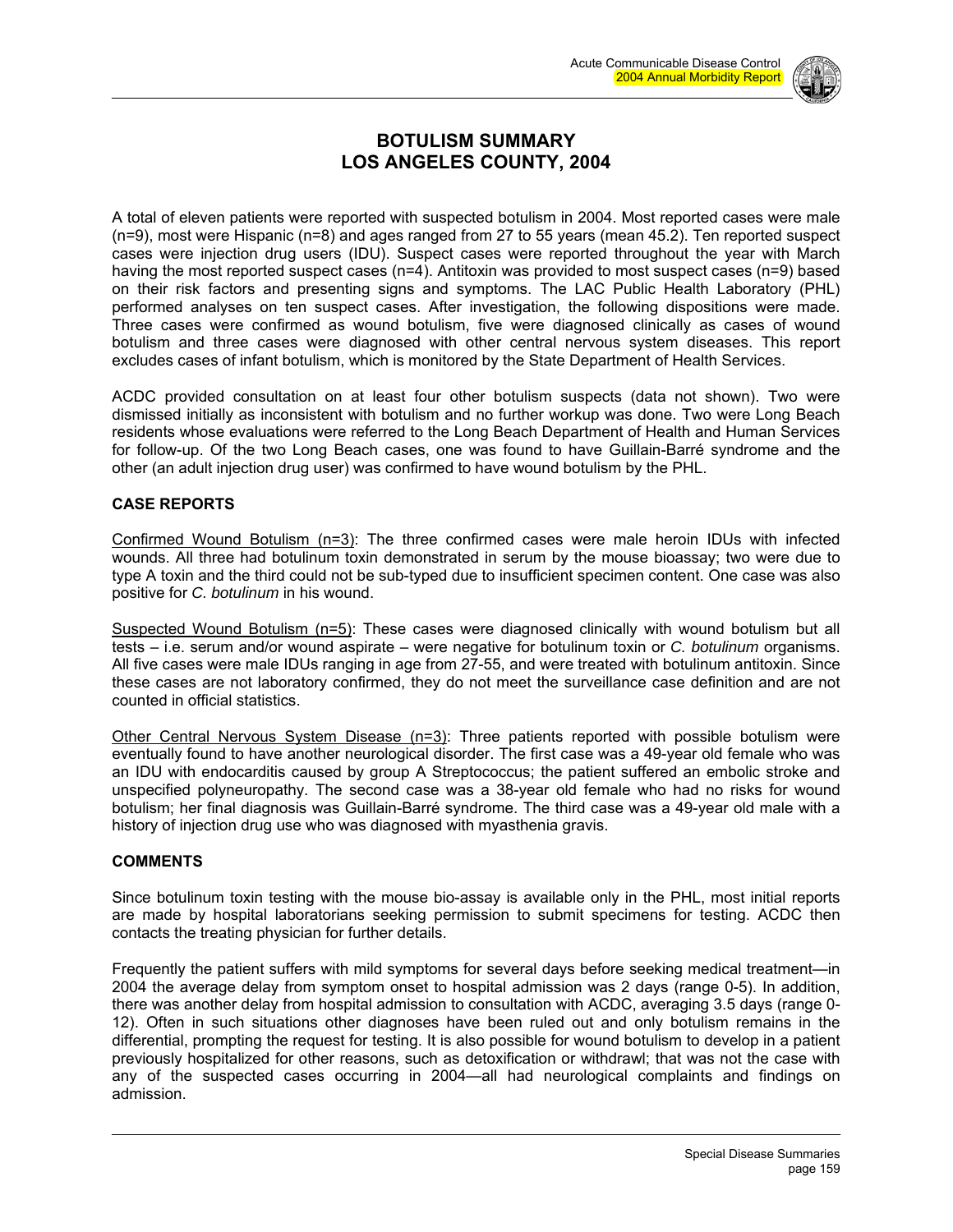Botulism is one of seven biological agents classified as "Category A" for bioterrorism preparedness, requiring the highest priority for reporting. Heightened concern over bioterrorism should lead to increased consultations with Public Health for possible botulism cases. Immediate reporting of suspected botulism cases will achieve two important goals. First, the rate of confirmation should increase as specimens are obtained sooner when toxin levels are higher and cultures are obtained prior to antibiotic administration. Second, should botulism toxin ever be used as a terrorist's tool, rapid case reporting will permit faster recognition of the problem and increase the likelihood of determining the source.

| Age/<br><b>Sex</b> | Race/<br><b>Ethnicity</b>    | <b>Month of</b><br>onset | Injection<br>drug user | <b>Serum</b><br>test* | <b>Stool</b><br>test¶    | Other test <sup>&amp;</sup>                    | Anti-<br>toxin | <b>Diagnosis</b>                  |
|--------------------|------------------------------|--------------------------|------------------------|-----------------------|--------------------------|------------------------------------------------|----------------|-----------------------------------|
| 54<br>M            | White<br>Hispanic            | February                 | Yes                    | Pos<br>Type A         |                          | Gastric aspirate - Neg<br>Wound aspirate - Neg | Yes            | Wound botulism,<br>type A         |
| 37<br>M            | White<br>Hispanic            | March                    | Yes                    | Pos<br>Type<br>unk.   | Neg                      | Gastric aspirate - Neg                         | Yes            | Wound botulism.<br>type unk.      |
| 27<br>M            | White<br>Hispanic            | March                    | Yes                    | Neg                   | $\overline{\phantom{a}}$ | Wound aspirate - Neg                           | Yes            | Wound botulism.<br>clinical       |
| 52<br>M            | White<br>non-Hispanic        | March                    | Yes                    | Neg                   | $\overline{a}$           |                                                | Yes            | Wound botulism,<br>clinical       |
| 49<br>F            | White<br>Hispanic            | March                    | Yes                    | Neg                   | Neg                      |                                                | No             | Polyneuropathy,<br>embolic stroke |
| 54<br>M            | <b>Black</b><br>non-Hispanic | April                    | Yes                    | Neg                   |                          | Wound aspirate -<br>C. perfringens             | Yes            | Wound botulism,<br>clinical       |
| 34<br>M            | White<br>Hispanic            | June                     | Yes                    | Pos<br>Type A         | Neg                      | Gastric aspirate - Neg<br>Wound aspirate - Pos | Yes            | Wound botulism,<br>type A         |
| 48<br>M            | White<br>Hispanic            | July                     | Yes                    | Neg                   |                          |                                                | Yes            | Wound botulism,<br>clinical       |
| 38<br>F            | Asian<br>non-Hispanic        | October                  | No                     | Neg                   | --                       | --                                             | Yes            | <b>GBS</b>                        |
| 55<br>M            | White<br>Hispanic            | November                 | Yes                    | Neg                   | --                       | --                                             | Yes            | Wound botulism,<br>clinical       |
| 49<br>M            | White<br>Hispanic            | November                 | Yes                    |                       |                          |                                                | No             | <b>MG</b>                         |

### **Table 1. Suspected Botulism Cases, LAC DHS, 2004**

Pos – test was performed and result was positive

Neg – test was performed and result was negative

GBS – Guillain-Barré syndrome

MG – Myasthenia gravis

\* Botulinum toxin screen by mouse bio-assay

¶ Botulinum toxin screen by mouse bio-assay; culture for clostridia

& Botulinum toxin screen by mouse bio-assay (wound aspirate, gastric aspirate) or culture for clostridia (wound aspirate or biopsy)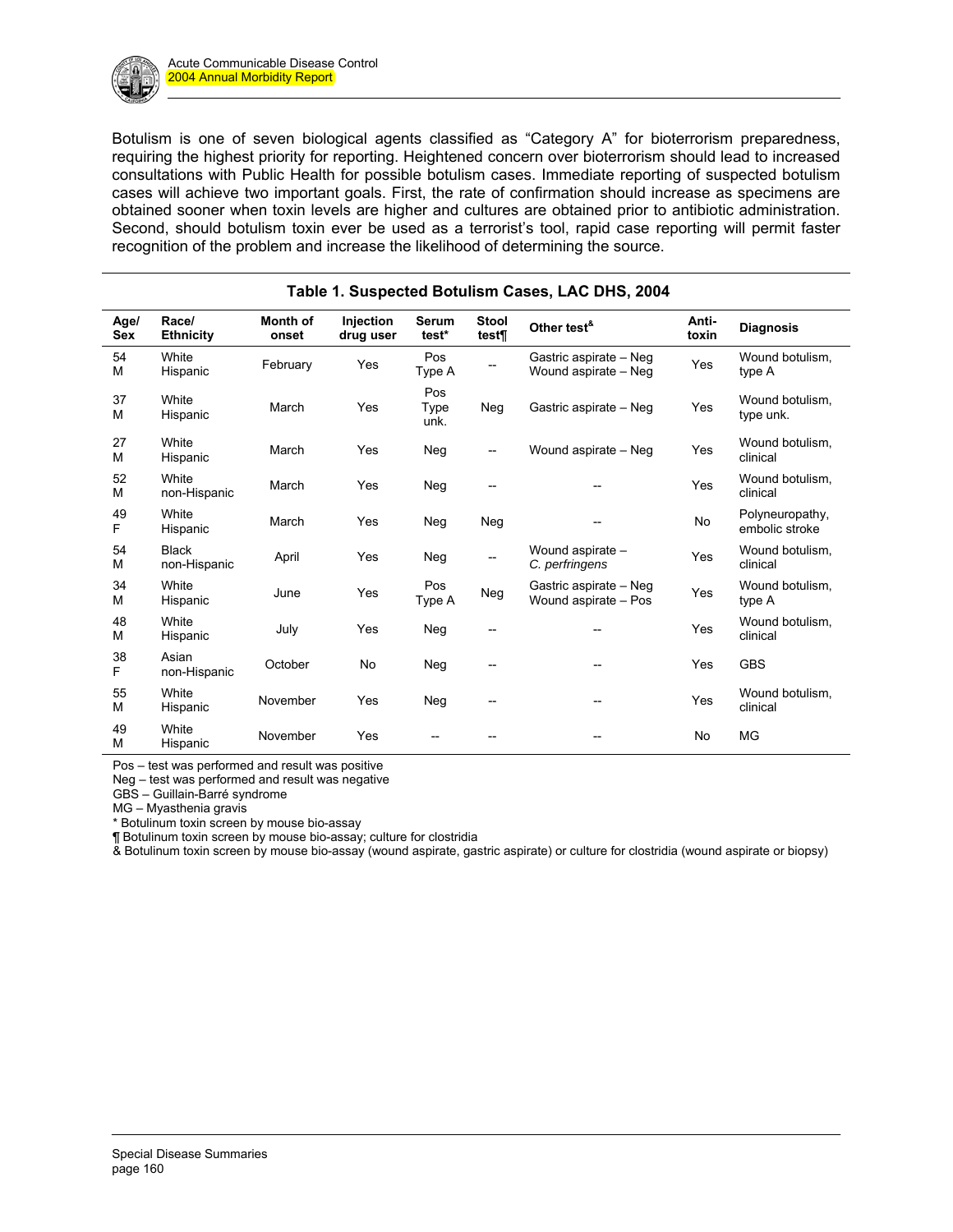

# **BOTULISM SUMMARY LOS ANGELES COUNTY, 2003**

No confirmed cases of botulism were reported among LAC residents during 2003, although 11 suspected cases were investigated in depth (see Table below). Most reported cases were male (n=7), most were Hispanic (n=6), and ages ranged from 19 to 73 years (mean 48.6). Five suspected cases were injection drug users (IDU). Five suspected cases occurred in summer, while no cases were reported in winter. After investigation, the following dispositions were made. Three were diagnosed clinically as cases of wound botulism and one as foodborne botulism; seven received an alternative diagnosis -- four of these were diagnosed with Guillain-Barré syndrome (GBS) including one case of GBS Miller-Fischer variant, and three cases were diagnosed with other central nervous system diseases. This report excludes cases of infant botulism, which is monitored by the State Department of Health Services.

#### **CASE REPORTS**

Suspected Wound Botulism (n=3): These cases were diagnosed clinically with wound botulism but all their tests -- i.e. serum, stool, wound and/or gastric aspirate -- were negative for botulinum toxin or *Clostridium botulinum* organisms. All three cases were Hispanic males ranging in age from 43 to 46; they presented with classic descending motor paralysis and all injected drugs. None was treated with botulinum antitoxin because of delayed reporting ranging from 5 to 14 days after admission and clinical stability.

Suspected Foodborne Botulism (n=1): The only case was a 42 year old Hispanic male with no risk factors for wound botulism, whose illness was clinically consistent with botulism. He received botulinum antitoxin; tests on serum, gastric aspirate, and food (canned beans) were negative for botulinum toxin and organisms.

Guillain-Barré Syndrome (n=4): Four suspected botulism cases received a final diagnosis of GBS or GBS Miller-Fischer variant. Two cases were female; three were Hispanic and the other Asian. Their mean age was 42 (range 19-62). Only one case received antitoxin treatment. Tests of stool and serum from three cases were negative. Two patients used injected drugs; one had a negative wound culture and serum toxin screen, while no tests were performed on the second IDU. Stool cultures of the two non-IDU cases were positive for campylobacter species, a frequent predecessor of GBS.

Central Nervous System Disease (n=3): Three suspected cases of botulism were found to have a disorder of the central nervous system; botulism tests were not performed on any of these three because their clinical presentations suggested another diagnosis. The first case was a 73-year old Asian male who developed quadriplegia; repeated imaging tests disclosed a brain stem infarct not seen during initial testing. The next case was a 73-year old woman first suspected of having GBS-MFV and who received botulinum antitoxin; her final diagnosis was paraneoplastic cerebellitis. The third case was a 47-year old woman ultimately diagnosed with an unspecified tumor in the brain stem.

#### **COMMENTS**

Since botulinum toxin testing with the mouse bio-assay is available only in the DHS Public Health Laboratory (PHL), most initial reports are made by hospital laboratorians seeking permission to submit specimens to the PHL. ACDC then contacts the treating physician for further details.

Frequently the patient suffers with mild symptoms for several days before seeking medical treatment. The average delay from hospital admission to consultation with ACDC was 5 days (range 2-14), but for injection drug users it was slightly longer, averaging 6.5 days (range 3-14). In such situations other diagnoses have been ruled out and only botulism remains in the differential, prompting the request for testing. It is also possible for wound botulism to develop in a patient previously hospitalized for other